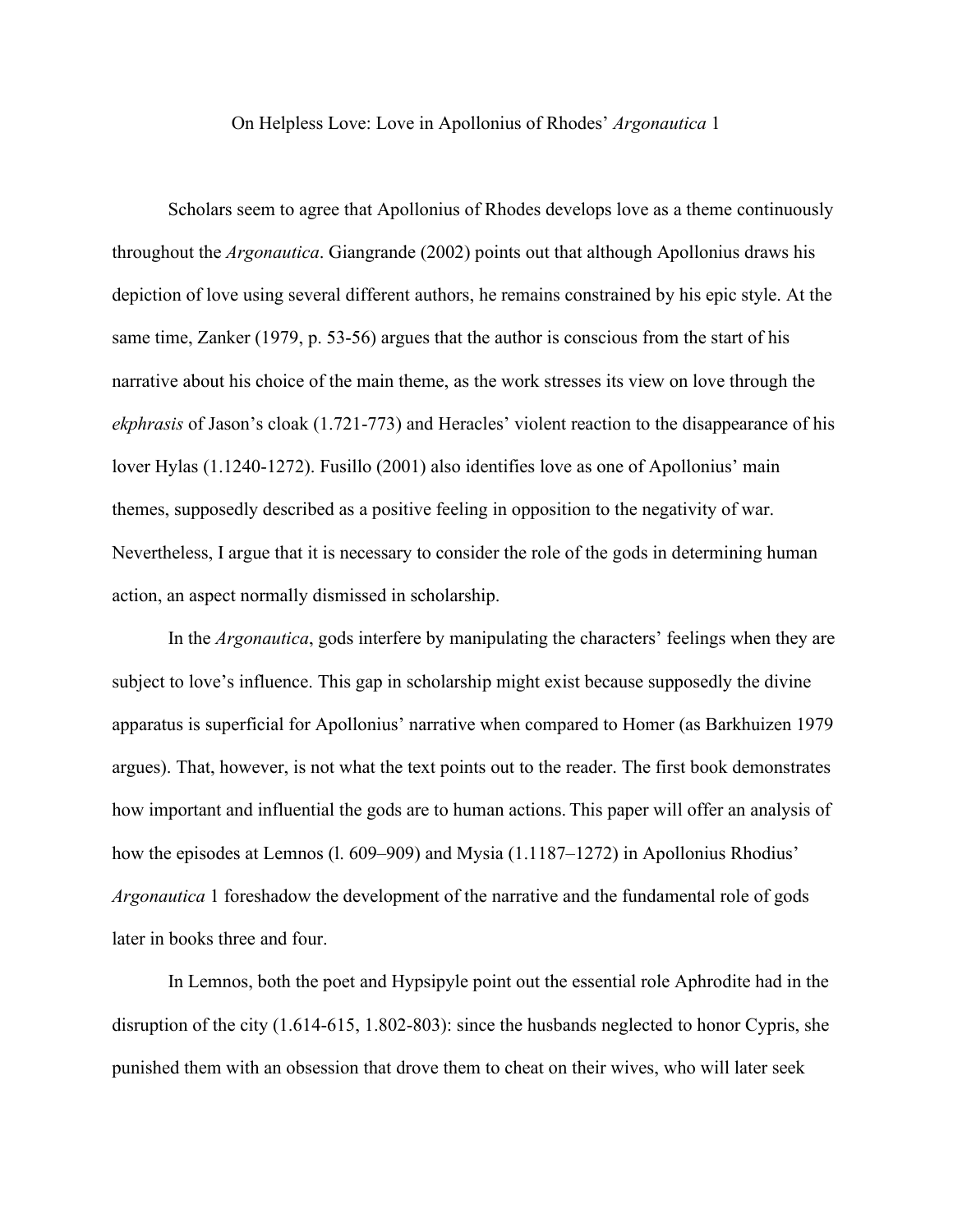revenge. In the present time of the narrative, Aphrodite also compels the Argonauts to be attracted by the women of Lemnos and the women to take them in. Though scholars, such as Hunter (1993), have already identified and commented on many of the similarities between Hypsipyle and Medea or even Hypsipyle and Jason, my analysis will indicate new possible parallels between other characters and the fundamental role gods play in the development of the narrative.

In Mysia, Aphrodite provokes an aquatic nymph to fall in love with Hylas (1.1233-1234). The nymph's feeling is described as "helplessness" ( $\alpha\mu\eta\gamma\alpha\nu\alpha$ ), the same word used in the description of the women of Lemnos (1.638-639) and multiple times for Jason and Medea. After Hylas' disappearance, Hercules suffers so much that he forgets about the expedition. The most common reading of this scene is a symbolic one. For example, Beye (1969, p. 46-48) suggests that this episode centers on the removal of the model of old (pederastic) love to create space for a model of a new hero. However, the rape of Hylas explores themes similar to the episode at Lemnos, such as love, violence, and loss of control over oneself. In this way, it reinforces their importance in the narrative and provides a broader consideration of these feelings, especially by contrasting the nymph's success and Herakles' failure regarding their love for Hylas.

Love moves characters of all genders and kinds (for example humans, heroes, and divine beings) in similar ways, but only those open to the assistance of gods are succesful. This difference in active and passive roles is associated with divine intervention, which in Apollonius depends on the characters' ability to feel helpless (ἀμήχανος) and therefore to be more open to the assistance of gods, and contributes to the understanding of the paradoxical nature of Medea, a common theme in scholarship (e.g. Phinney 1967, Fantuzzi 2008, Zanker 1979, and Fusillo 2001).